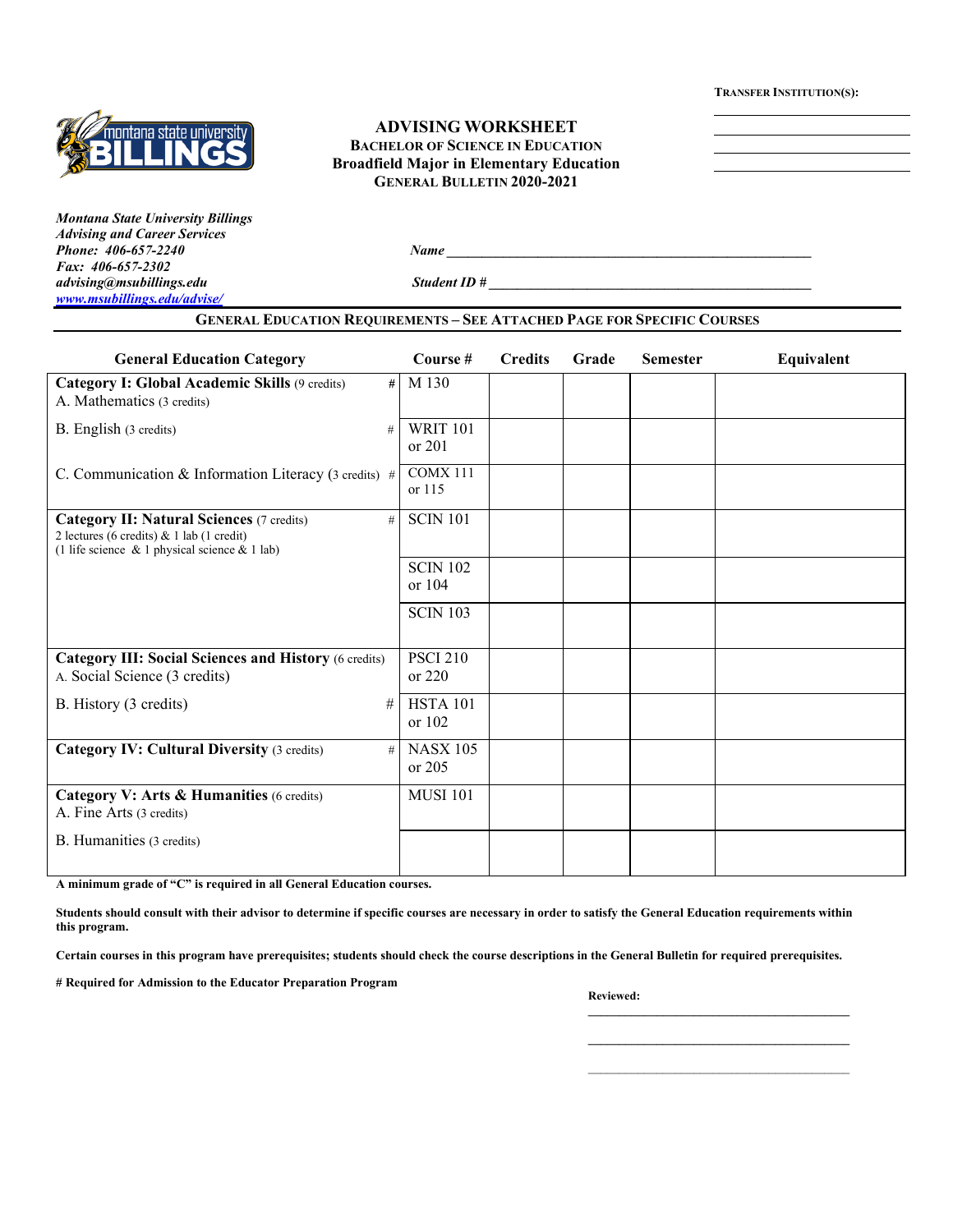# **GENERAL EDUCATION REQUIREMENTS**

|                                                               |     | CATEGORY I: GLOBAL ACADEMIC SKILLS                             | 9 credits        |  |  |  |
|---------------------------------------------------------------|-----|----------------------------------------------------------------|------------------|--|--|--|
|                                                               |     | Students are required to take one course from each subcategory |                  |  |  |  |
|                                                               |     | <b>Subcategory A - Mathematics</b>                             | 3 credits        |  |  |  |
| М                                                             | 130 | Mathematics for Elementary Teachers I                          | 3                |  |  |  |
|                                                               |     | Subcategory B - English                                        | 3 credits        |  |  |  |
| WRIT                                                          | 101 | College Writing I                                              | 3                |  |  |  |
| WRIT                                                          | 201 | College Writing II                                             | 3                |  |  |  |
| Subcategory C- Communication & Information Literacy 3 credits |     |                                                                |                  |  |  |  |
| COMX 111                                                      |     | Introduction to Public Speaking                                | 3                |  |  |  |
| COMX                                                          | 115 | Introduction to Interpersonal Communication 3                  |                  |  |  |  |
| CATEGORY II: NATURAL SCIENCES 6 cr. lecture & 1 cr. lab       |     |                                                                |                  |  |  |  |
|                                                               |     | SCIN 101, 102, 103, 104 Integrated Sciences                    | 3, 1, 3, 1       |  |  |  |
|                                                               |     |                                                                |                  |  |  |  |
|                                                               |     | <b>CATEGORY III: SOCIAL SCIENCES AND HISTORY</b>               | <b>6</b> credits |  |  |  |
|                                                               |     | Students are required to take one course from each subcategory |                  |  |  |  |
|                                                               |     | <b>Subcategory A – Social Sciences</b>                         | 3 credits        |  |  |  |
| <b>PSCI</b>                                                   | 210 | Introduction to American Government                            | 3                |  |  |  |
| PSCI                                                          | 220 | Introduction to Comparative Government                         | 3                |  |  |  |
|                                                               |     |                                                                |                  |  |  |  |

|                                                                |     | <b>Subcategory B - History</b>           | 3 credits               |  |  |
|----------------------------------------------------------------|-----|------------------------------------------|-------------------------|--|--|
| <b>HSTA</b>                                                    | 101 | American History I                       | 3                       |  |  |
| <b>HSTA</b>                                                    | 102 | American History II                      | 3                       |  |  |
|                                                                |     |                                          |                         |  |  |
| <b>CATEGORY IV: CULTURAL DIVERSITY</b><br>3 credits            |     |                                          |                         |  |  |
| <b>NASX</b>                                                    | 105 | Introduction to Native American Studies  | 3                       |  |  |
| <b>NASX</b>                                                    | 205 | Native Americans in Contemporary Society | 3                       |  |  |
|                                                                |     |                                          |                         |  |  |
|                                                                |     | <b>CATEGORY V: ARTS &amp; HUMANITIES</b> | <b>6</b> credits        |  |  |
| Students are required to take one course from each subcategory |     |                                          |                         |  |  |
|                                                                |     | <b>Subcategory A - Fine Arts</b>         | 3 credits               |  |  |
| MUSI                                                           | 101 | Enjoyment of Music                       | 3                       |  |  |
|                                                                |     |                                          |                         |  |  |
|                                                                |     | <b>Subcategory B - Humanities</b>        | 3 credits               |  |  |
| <b>ARTH</b>                                                    | 150 | Introduction to Art History              | 3                       |  |  |
| <b>HONR</b>                                                    | 111 | Perspectives and Understanding           | 3                       |  |  |
| LIT                                                            | 110 | Introduction to Literature               | $\overline{\mathbf{3}}$ |  |  |
| LIT                                                            | 213 | Montana Literature                       | 3                       |  |  |
| PHL                                                            | 110 | Introduction to Ethics                   | 3                       |  |  |
| PHL                                                            | 111 | Philosophies of Life                     | 3                       |  |  |
| PHL                                                            | 254 | People and Politics                      | 3                       |  |  |

**Please note: Elementary Education requires specific courses for General Education requirements, as listed above. This list does not reflect all approved General Education courses.**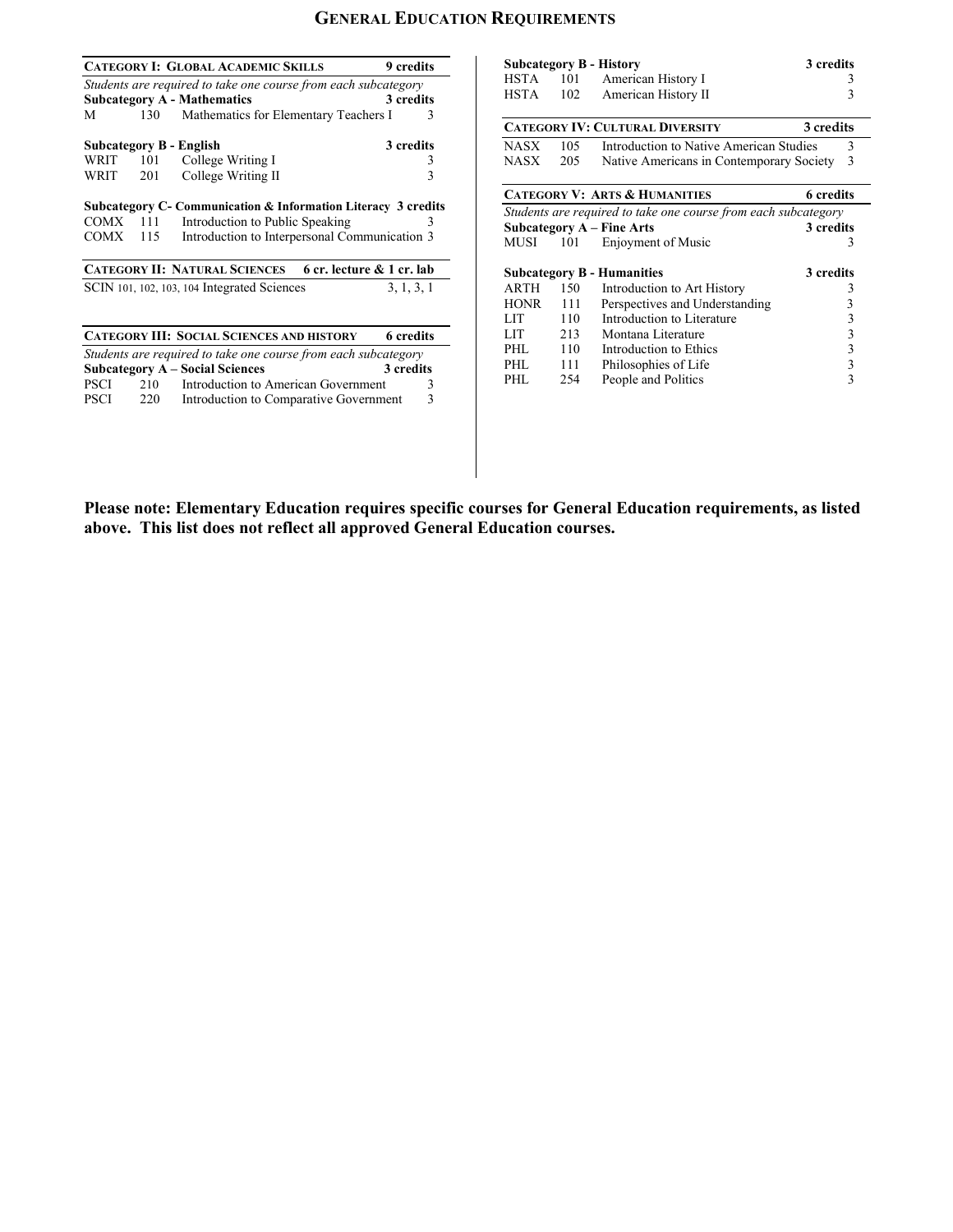| Course                                                               |                                               |                                                                                                                                                                 | Grade          | <b>Semester</b> | Equivalent |  |
|----------------------------------------------------------------------|-----------------------------------------------|-----------------------------------------------------------------------------------------------------------------------------------------------------------------|----------------|-----------------|------------|--|
| A minimum grade of $C$ or better is required in all major coursework |                                               |                                                                                                                                                                 |                |                 |            |  |
|                                                                      |                                               |                                                                                                                                                                 |                |                 |            |  |
|                                                                      |                                               |                                                                                                                                                                 |                |                 |            |  |
| 105                                                                  | <b>Education and Democracy</b>                | 3                                                                                                                                                               |                |                 |            |  |
| 220/                                                                 | Human Growth and Development/                 | 3                                                                                                                                                               |                |                 |            |  |
| 220L                                                                 | Lab (45 hour practicum required)              |                                                                                                                                                                 |                |                 |            |  |
| 221                                                                  | <b>Education Psychology and Measurement</b>   | 3                                                                                                                                                               |                |                 |            |  |
| 204                                                                  | Introduction to Teaching Exceptional Learners | 3                                                                                                                                                               |                |                 |            |  |
|                                                                      | (15 hour practicum required)                  |                                                                                                                                                                 |                |                 |            |  |
| 201                                                                  | Health Issues for Educators                   | 3                                                                                                                                                               |                |                 |            |  |
| 381                                                                  | Curriculum Theory and Design                  | 3                                                                                                                                                               |                |                 |            |  |
| 353                                                                  | Junior Field Experience                       | 2                                                                                                                                                               |                |                 |            |  |
| 406                                                                  |                                               | 3                                                                                                                                                               |                |                 |            |  |
|                                                                      | Education                                     |                                                                                                                                                                 |                |                 |            |  |
| 495B                                                                 | Student Teaching: K-8                         | 12                                                                                                                                                              |                |                 |            |  |
|                                                                      |                                               | <b>Professional Core for Elementary Education</b><br># Required for Admission to the Educator Preparation Program<br>Philosophical, Legal and Ethical Issues in | <b>Credits</b> |                 |            |  |

## **Required Elementary Education Courses**

| <b>ARTZ</b>                                                  | 102  | Fundamentals of Art for Elementary Teachers              | $\overline{2}$ |  |  |
|--------------------------------------------------------------|------|----------------------------------------------------------|----------------|--|--|
| M                                                            | 131  | Mathematics for Elementary Teachers II                   | 3              |  |  |
| <b>GPHY</b>                                                  | 121  | Human Geography                                          | 3              |  |  |
| <b>EDSP</b>                                                  | 310  | Supporting Diverse Learners Through<br>Collaboration     | 3              |  |  |
| <b>EDU</b>                                                   | 270  | <b>Instructional Technology</b>                          | $\overline{3}$ |  |  |
| <b>EDU</b>                                                   | 331  | Literature and Literacy for Children                     | $\mathcal{E}$  |  |  |
| <b>EDU</b>                                                   | 343  | <b>Strategies for Managing Diverse Learners</b>          | $\overline{2}$ |  |  |
| $^{\wedge}$ EDU                                              | 383  | Assessment in Education                                  | $\overline{3}$ |  |  |
| <b>EDU</b>                                                   | 397A | Methods: K-8 Language Arts                               | $\overline{3}$ |  |  |
| <b>EDU</b>                                                   | 397B | Methods: K-8 Social Studies                              | $\overline{3}$ |  |  |
| <b>EDU</b>                                                   | 397C | Methods: K-8 Mathematics                                 | $\overline{3}$ |  |  |
| <b>EDU</b>                                                   | 397D | Methods: K-8 Science                                     | $\overline{3}$ |  |  |
| <b>EDU</b>                                                   | 397M | Methods: K-8 Integrating the Arts into the<br>Curriculum | $\overline{4}$ |  |  |
| <b>HEE</b>                                                   | 309  | Health Enhancement Strategies K-8                        | 3              |  |  |
| <b>EDU</b>                                                   | 433  | Reflective Practices in Teaching Reading                 | 3              |  |  |
| <b>EDU</b>                                                   | 438  | Literary Assessment Diagnosis and Instruction            | $\overline{3}$ |  |  |
| Area of Concentration electives in consultation with advisor |      | 15                                                       |                |  |  |
|                                                              |      |                                                          |                |  |  |
|                                                              |      |                                                          |                |  |  |
|                                                              |      |                                                          |                |  |  |
|                                                              |      |                                                          |                |  |  |
|                                                              |      |                                                          |                |  |  |
|                                                              |      |                                                          |                |  |  |
|                                                              |      |                                                          |                |  |  |